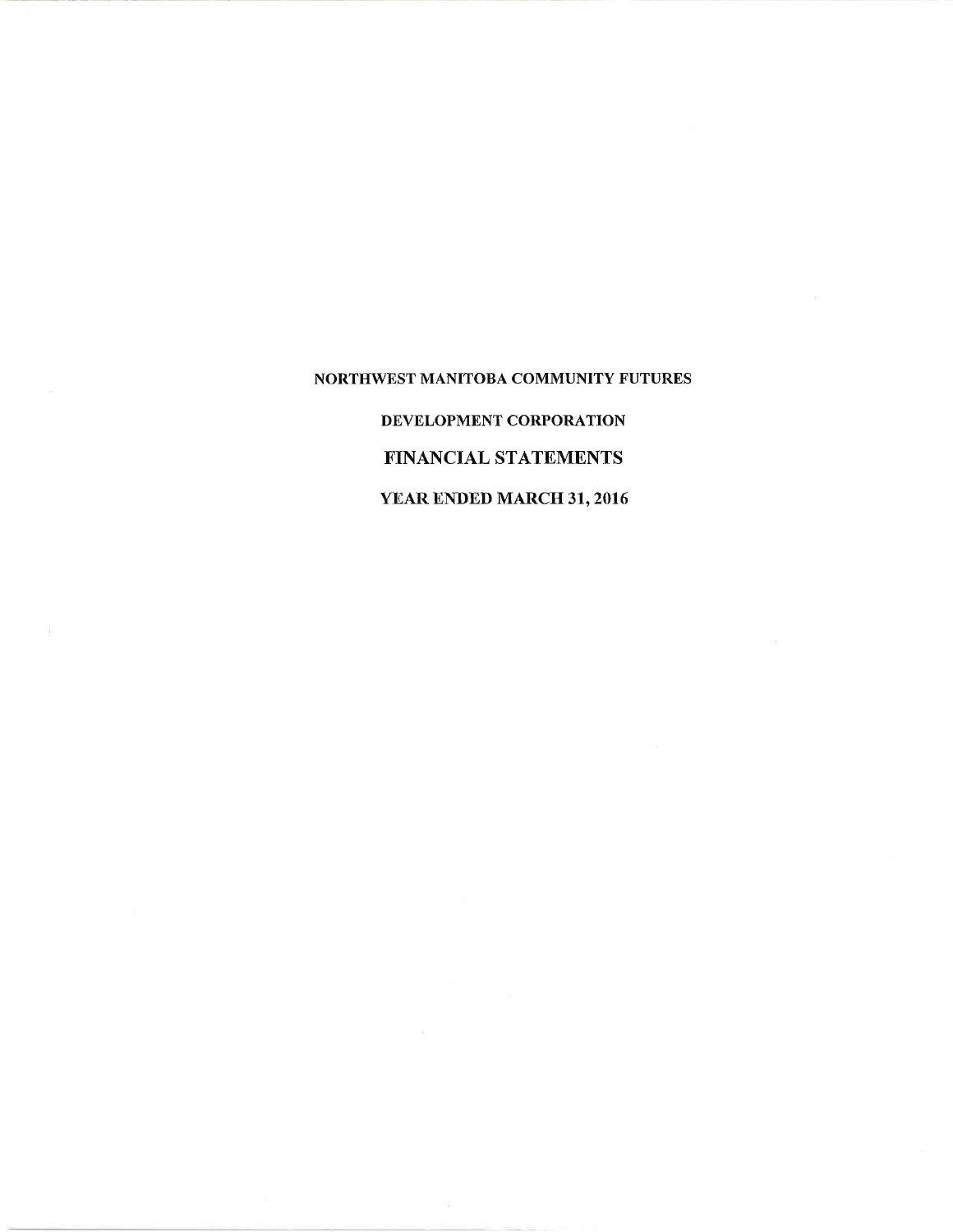### YEAR ENDED MARCH 31, 2016

### **CONTENTS**

Page

#### AUDITOR'S REPORT

# FINANCIAL STATEMENTS

| <b>Statement of Financial Position</b> | 2 |
|----------------------------------------|---|
| <b>Statement of Operations</b>         | 3 |
| Statement of Changes in Net Assets     | 4 |
| <b>Statement of Cash Flow</b>          | 5 |
| Notes to Financial Statements          |   |

 $\sim$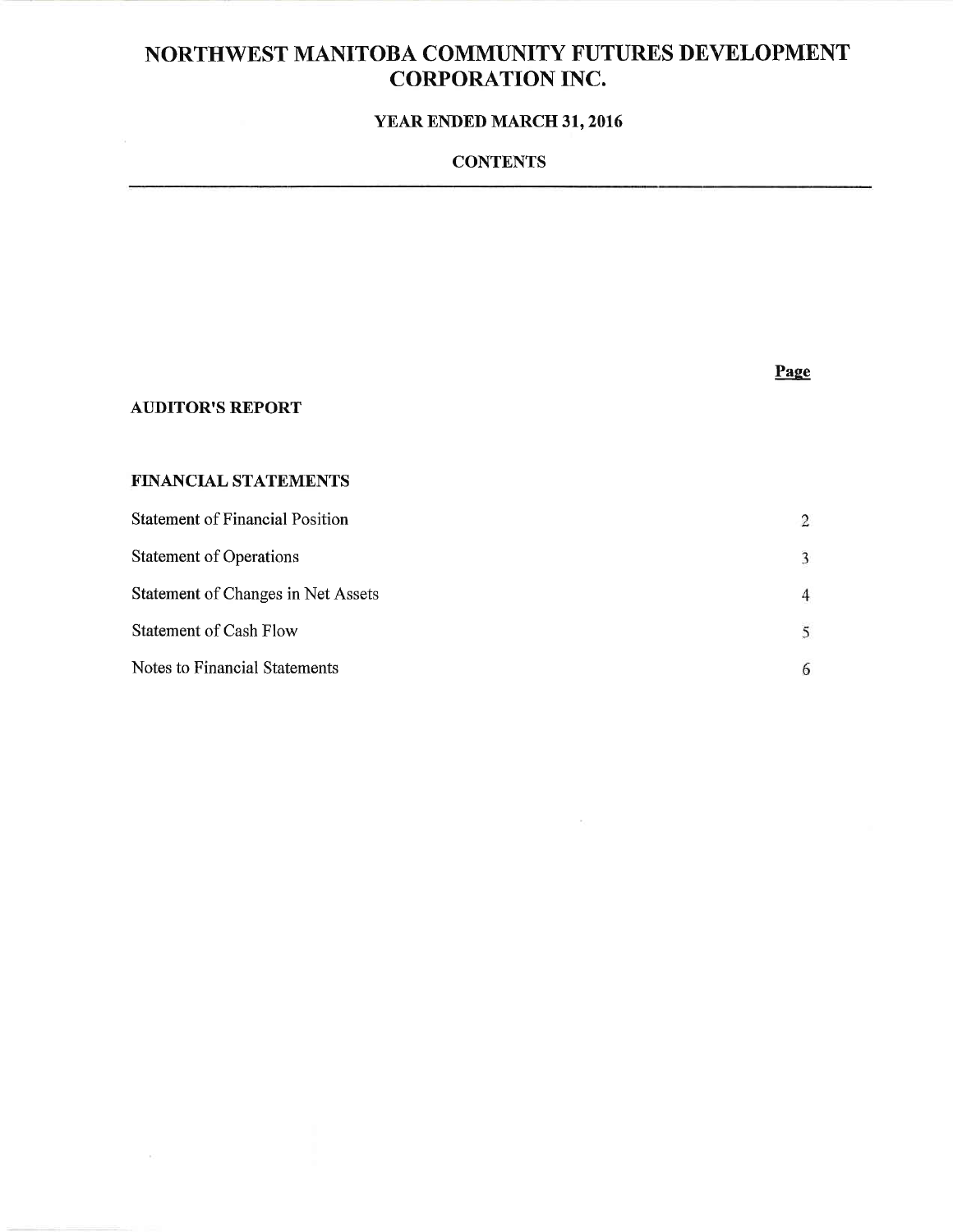# KENDALL & PANDYA

#### Chartered Accountants

300-31 Main St., P.O. Box 175, Flin Flon, MB R8A 1M7 (204) 687-8211 Fax 687-2957 <sup>118</sup>Cree Road, Thompson, MB R8N 0C1 (204) 778-7312 Fax 778-7919

Partners.... David Kendall, FCA \* Manisha Pandya, CA \*

\* Operating as professionnal corporations

# INDEPENDENT AUDITOR'S REPORT

To the Directors of Nofthwest Manitoba Community Futures Development Corporation Inc.

#### Report on the Financial Statements

We have audited the accompanying financial statements of Northwest Manitoba Community Futures Development Corporation Inc., which comprise the balance sheets as at March 31, 2016 and 2015, and the statements of operations, changes in net assets and cash flows for the years then ended and a summary of significant accounting policies and other explanatory inforrnation.

# Management's Responsibility for the Financial Statements

Management is responsible for the preparation and fair presentation of these financial statements in accordance with Canadian accounting standards for not-for-profit organizations, and for such internal control as management determines is necessary to enable the preparation of financial statements that are free from material misstatement, whether due to fraud or error.

#### Auditors' Responsibility

Our responsibility is to express an opinion on these financial statements based on our audits. We conducted out audits in accordance with Canadian Auditing Standards. Those standards require that we comply with ethical requirements and plan and perform the audit to obtain reasonable assurance about whether the financial statements are free from material misstatement.

An audit involves performing procedures to obtain audit evidence about the amounts and ciisclosures in the financial statements. The procedures selected depend on the auditor's judgment, including the assessment of the risks of material misstatement of the financial statements, whether due to fraud or error. In making those risk assessments, the auditor considers internal control relevant to the entity's preparation and fair presentation of the financial statements in order to design audit procedures that are appropriate in the circumstances, but not for the purpose of expressing an opinion on the effectiveness of the entity's internal control. An audit also includes evaluating the appropriateness of accounting policies used and the reasonableness of accounting estimates made by management, as well as evaluating the overall presentation of the financial statements.

We believe that the audit evidence we have obtained in our audits is sufficient and appropriate to provide a basis for our audit opinion.

#### Opinion

ln our opinion, the financial statements present fairly, in all material respects, the financial position of Northwest Manitoba Community Futures Development Corporation Inc. as at March 31,2016 and 2015 and its operations and cash flows for the years then ended in accordance with Canadian accounting standards for not-for-profit organizations.

Kendal & Pandya ACCOUNTANTS

Flin Flon. Manitoba June 28.2016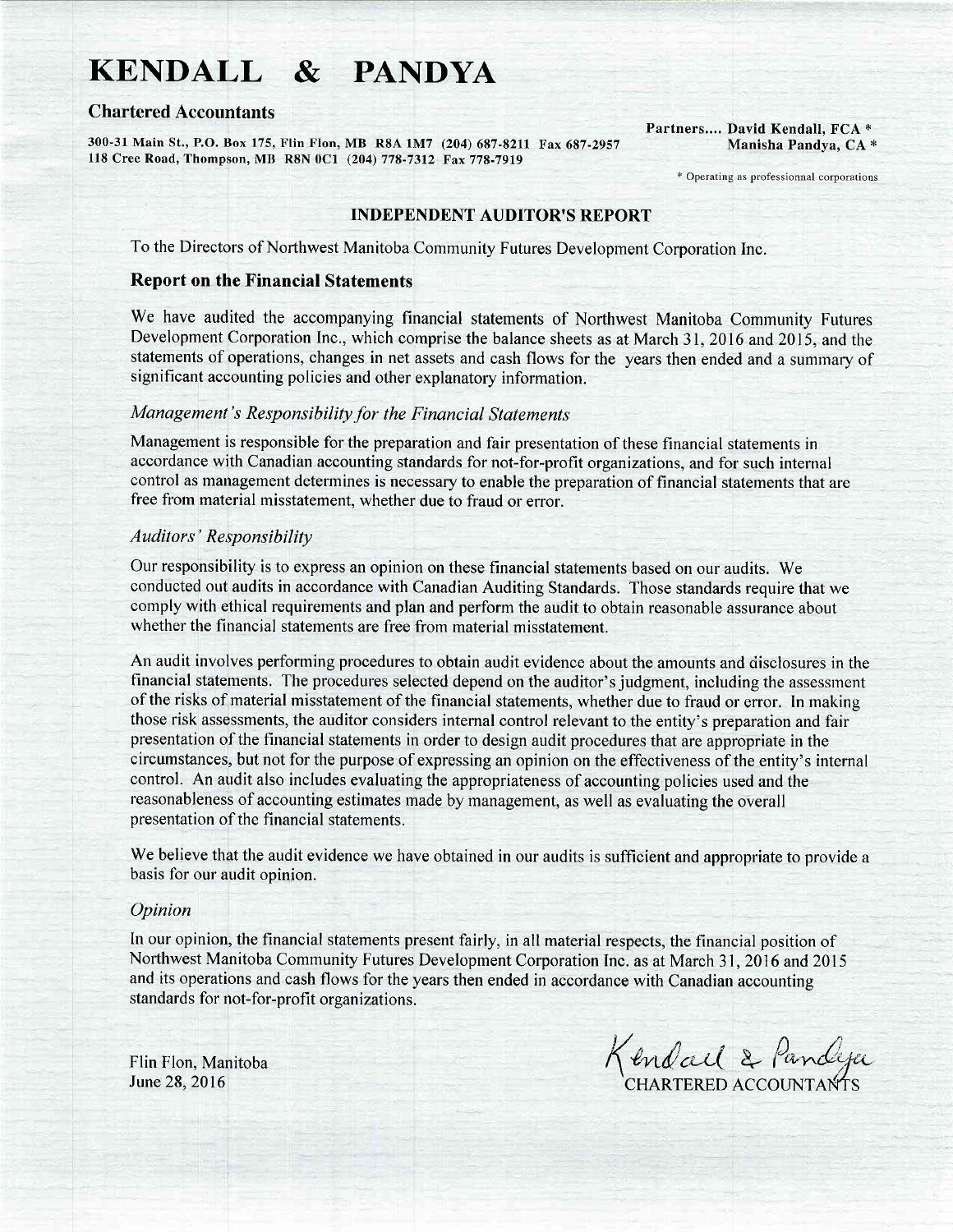# KENDALL & PANDYA

#### Chartered Accountants

300-31 Main St., P.O. Box 175, Flin Flon, MB R8A 1M7 (204) 687-8211 Fax 687-2957 118 Cree Road, Thompson, MB R8N OCl (204) 778-7312 Fax 778-7919

Partners..., David Kendall, FCA \* Manisha Pandva. CA \*

\* Operating as professionnal corporations

# AUDITOR'S REPORT ON COMPLIANCE WITH AGREEMENT

## To Western Economic Diversification

We have audited the Northwest Manitoba Community Futures Development Corporation Inc. compliance as at March 31,2016 with the criteria established in the Contribution Agreement between Western Economic Diversification and the CFDC. Compliance with the criteria established by the provisions of the agreement is the responsibility of the Board of Directors of the CFDC. Our responsibility is to express an opinion on this compliance based on our audit.

We conducted our audit in accordance with General Auditing Standards. Those standards require that we plan and perform an audit to obtain reasonable assurance whether the CFDC complied with the criteria established by the provisions of the agreement referred to above. Such an audit includes examining, on a test basis, evidence supporting compliance, evaluating the overall compliance with the agreement, and where applicable, assessing the accounting principles used and significant estimates made by management.

In our opinion, the CFDC is in compliance, in all material respects, with the criteria established by the Contribution Agreement.

Flin Flon, MB June 28. 2016

Kendal & Pandya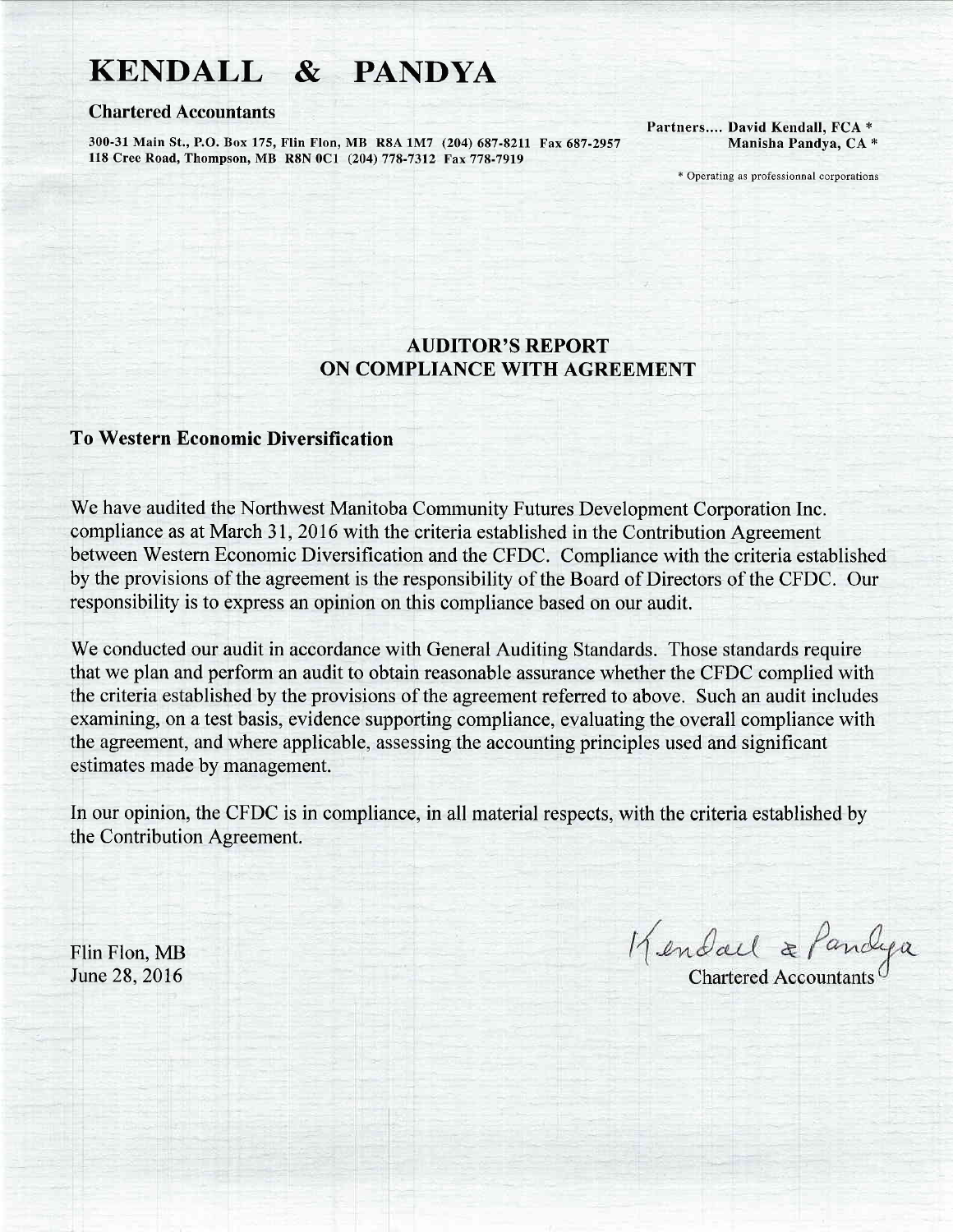| Approved by the | 282,891                  | Unrestricted Funds<br>Restricted<br>Capital Assets<br>Enmds<br>262,031<br>(53)<br>$\frac{(533)}{2}$ | Fund Balances<br>Long term debt (Note 4)<br>21,393<br>21,393 | Current<br>Interfund payable<br>Derreed<br>Portion Of<br>Revenue<br>Debt<br>7,860<br>$\mathbf{I}$ | Current<br>Accounts<br>Liabilites<br>payable<br>13,533 |                          | 282,891                                         | Investment loans<br>(Note<br>$\overline{Q}$ | Capital assets (Note 3)<br>262,031 | Inventory<br>20,860     | Prepaid expenses<br>T | Interfund receivable        | Accounts<br>receivable<br>86°20' | Current<br>Bank<br>assets<br>262 | Pund                        | General<br>Admin      |               |                      |                                 |                                                              |
|-----------------|--------------------------|-----------------------------------------------------------------------------------------------------|--------------------------------------------------------------|---------------------------------------------------------------------------------------------------|--------------------------------------------------------|--------------------------|-------------------------------------------------|---------------------------------------------|------------------------------------|-------------------------|-----------------------|-----------------------------|----------------------------------|----------------------------------|-----------------------------|-----------------------|---------------|----------------------|---------------------------------|--------------------------------------------------------------|
| Board:          | 1,069,671                | 345,071)<br>555,646<br>900,717<br>1                                                                 | 514,025<br>501,509<br>12,516                                 | 451,465<br>49,047                                                                                 | 166                                                    | <b>LIABILITIES</b>       | 069,671                                         | 598'855                                     | I                                  | 70,816                  |                       | 7,860                       |                                  | 62,956                           | Pund                        | Investment<br>Ceneral |               |                      |                                 | NORTHWEST MANIVORA COMMUNITY FUTURES DEVELOPMENT CORPORATION |
| Director        | 169,251                  | 200,000<br>169,251<br>(90, 749)                                                                     |                                                              | x                                                                                                 |                                                        | <b>AND FUND BALANCES</b> | 169,251                                         |                                             | $\mathbf{i}$                       | 169,251                 |                       | 169,251                     |                                  | $\mathbf{I}$                     | Investment                  | Disabled              | <b>ASSETS</b> | AS AT MARCH 31, 2016 | STATEMENT OF FINANCIAL POSITION |                                                              |
|                 | 282,21<br>⊩ا∥            | $\frac{200,000}{82,214}$                                                                            | Ħ                                                            | $\mathbf{L}$                                                                                      |                                                        |                          | $\frac{282.2}{28}$<br><b>H-</b><br>$\mathbf{4}$ |                                             |                                    | 282,2:<br>$\frac{1}{4}$ |                       | 282,2<br>14                 |                                  |                                  | Eunds                       | Touth                 |               |                      |                                 |                                                              |
|                 | 5<br>804,027             | $\frac{262,031}{1,300,717}$<br>294,139)<br>006,578                                                  | 535, 418<br>522,902<br>12,516                                | 459,325<br>49,047                                                                                 | 14,530                                                 |                          | 804,027                                         | 998,855                                     | 262,031                            | 543,<br>I41             |                       | 459,325                     | 63,218<br>20,598                 |                                  | Total                       | 2016                  |               |                      |                                 |                                                              |
| Director<br>2   | $\frac{1}{2}$ , 906, 957 | 1,002,175<br>1,300,717<br>298, 542<br>262,031                                                       | 642,751<br>581,187<br>61,564                                 | 520,305<br>47,350                                                                                 | 13,532                                                 |                          | 1,906,957                                       | F<br>032,609                                | 262,031                            | 612,317                 | 2,833                 | 71,942<br>17,237<br>520,305 |                                  |                                  | $\frac{2015}{\text{Total}}$ |                       |               |                      |                                 |                                                              |

 $\bar{E}$ 

Annivery statings

 $\bar{\nu}$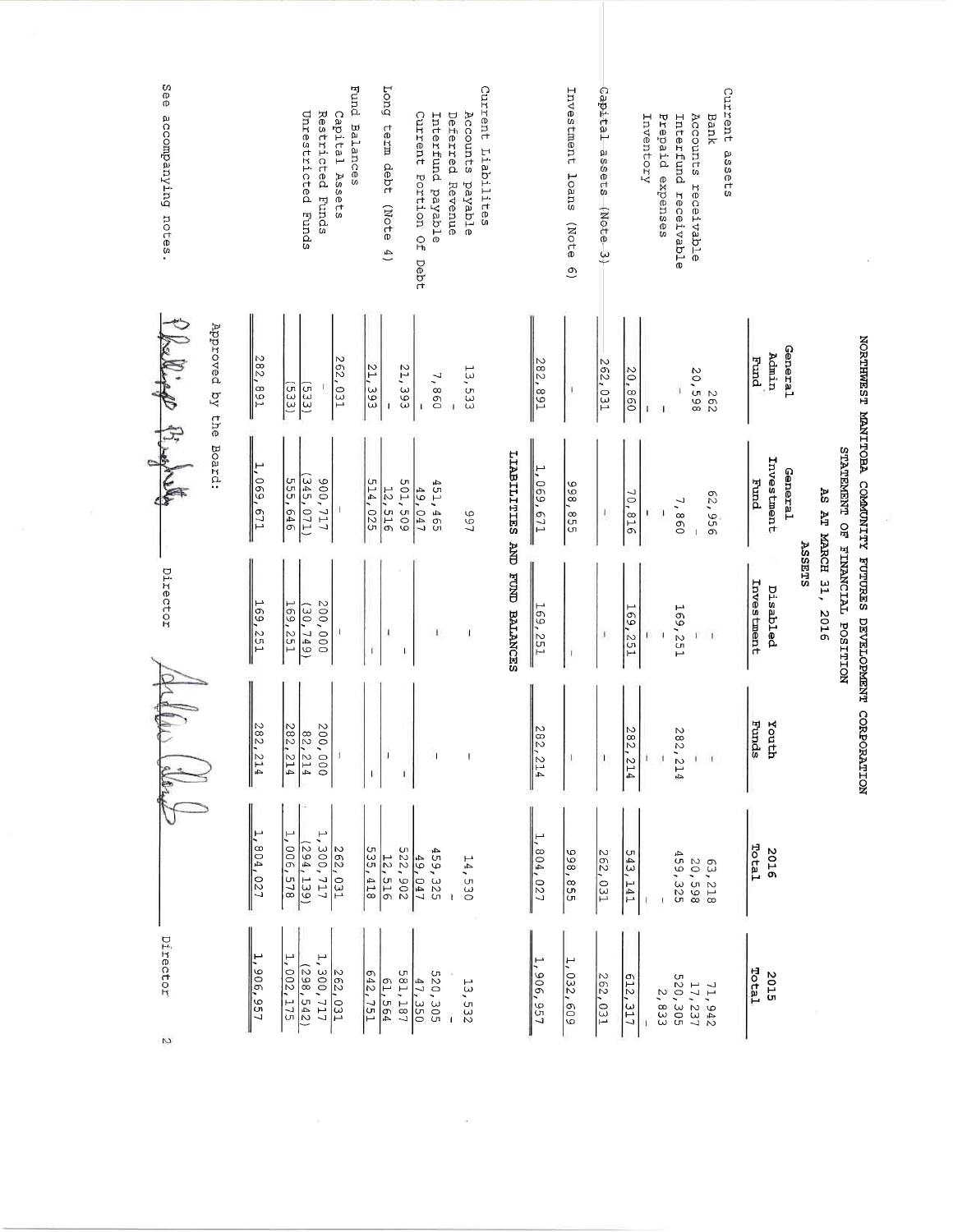# STATEMENT OF OPERATIONS IN GENERAL ADMINISTRATION FUND BALANCE YEAR ENDED MARCH 31, 2016

|                                                     | 2016         | 2015          |
|-----------------------------------------------------|--------------|---------------|
| <b>INCOME</b> (Note 5)                              | 387,513<br>S | \$<br>384,979 |
| <b>OPERATING EXPENSES</b>                           |              |               |
| Advertising and promotion                           | 593          | 1,705         |
| Bank charges and interest                           | 580          | 418           |
| Urban Partnership - Youth                           | 2,676        | 5,000         |
| Miscellaneous Projects                              | 655          | 846           |
| Insurance                                           | 4,434        | 930           |
| Meetings                                            | 5,005        | 7,711         |
| Membership dues                                     | 3,160        | 3,416         |
| Office                                              | 4,864        | 5,847         |
| Professional fees                                   | 2,500        | 6,836         |
| Property taxes                                      | 3,542        | 3,565         |
| Regional tourism strategy                           | 4,112        | 3,917         |
| Repairs and maintenance                             | 5,999        | 1,813         |
| Telecommunications Project                          | 1,784        | 1,907         |
| Telephone                                           | 13,966       | 11,198        |
| Travel - board                                      | 9,768        | 10,987        |
| - staff                                             | 14,898       | 23,156        |
| <b>Utilities</b>                                    | 11,821       | 9,740         |
| Vehicle                                             | 403          | 453           |
| Wages and benefits                                  | 236,825      | 209,707       |
| Supplies                                            | 235          | 106           |
|                                                     | 327,820      | 309,258       |
| <b>EXCESS OF REVENUE OVER EXPENSES FOR THE YEAR</b> | \$<br>59,693 | \$<br>75,721  |

See accompanying notes.

 $\sim$ 

KENDALL & PANDYA, Chartered Accountants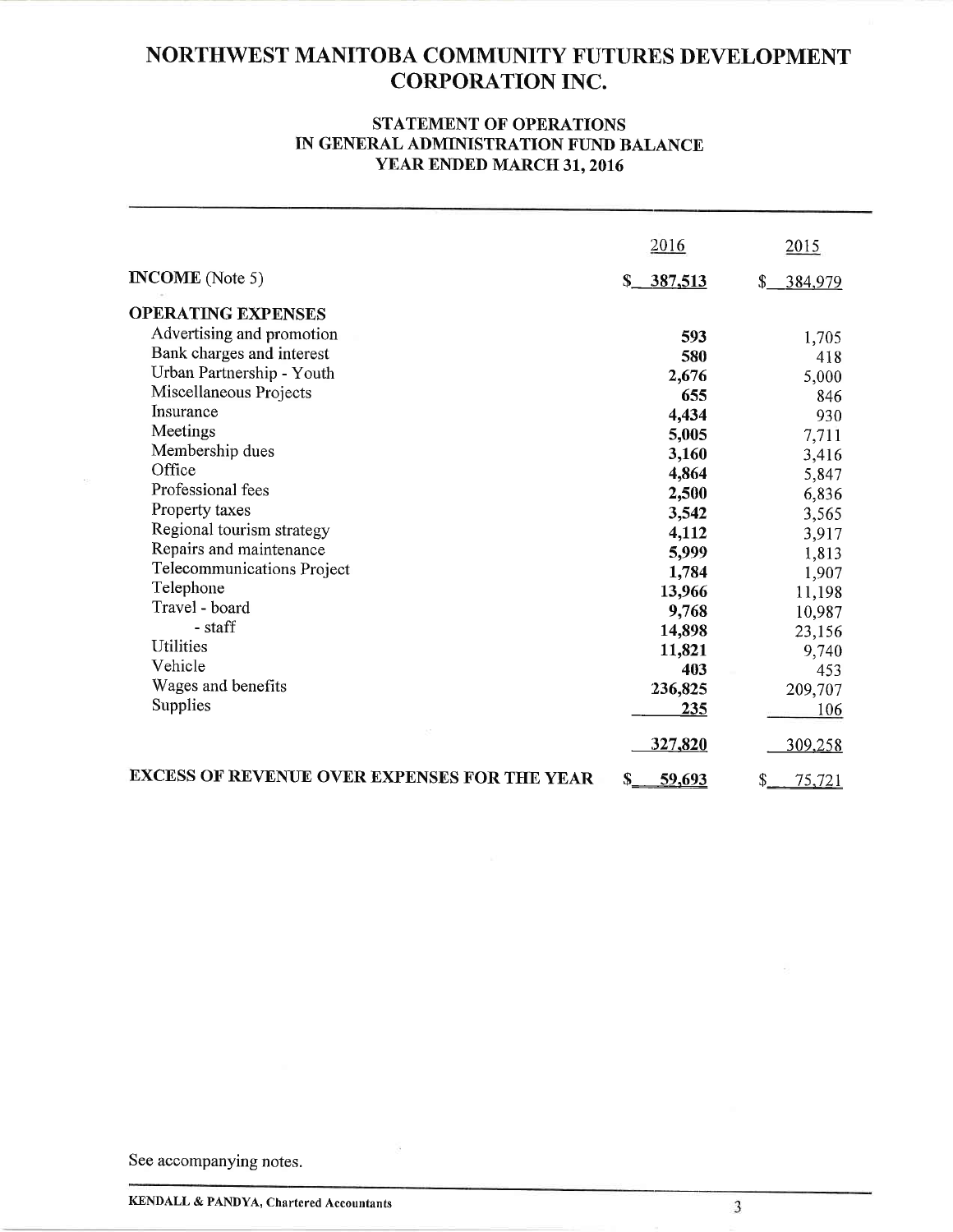# STATEMENT OF OPERATIONS INVESTMENT FUND YEAR ENDED MARCH 31, 2016

|                                                     | 2016            | 2015            |
|-----------------------------------------------------|-----------------|-----------------|
| <b>INCOME</b>                                       |                 |                 |
| Interest                                            | S<br>7,095      |                 |
| <b>OPERATING EXPENSES</b>                           |                 |                 |
| Bad debts (Note 1)                                  | 57,523          | 57,000          |
| Bank charges and interest                           | 72              | 72              |
| Administration - Tea Training                       | 470             | 446             |
| Interest on long-term debt                          | 5,299           | 6,916           |
| Professional fees                                   | 1,262           | 3,000           |
|                                                     | 64,626          | 67,434          |
| <b>EXCESS OF REVENUE OVER EXPENSES FOR THE YEAR</b> | \$<br>(57, 531) | <u>(67,434)</u> |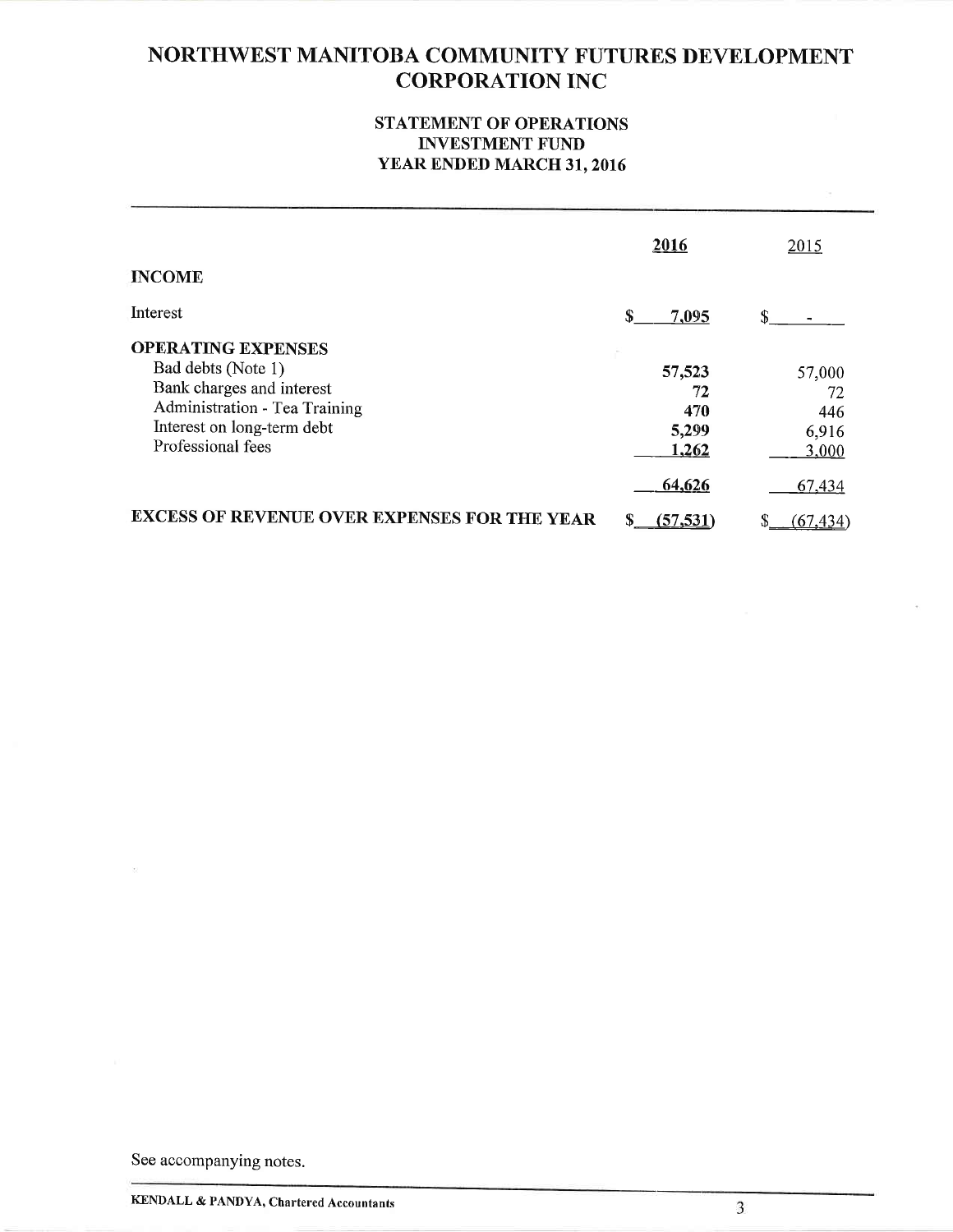# STATEMENT OF CHANGES IN NET ASSETS IN GENERAL ADMINISTRATION FUND BALANCE YEAR ENDED MARCH 31, 2016

|                                                   |   | <u>2016</u> | <u>2015</u> |
|---------------------------------------------------|---|-------------|-------------|
| Unrestricted net assets at beginning of year      | S | (60, 226)   | \$(135,947) |
| Add: Excess of revenue over expenses for the year |   | 59,693      | 75,721      |
| Deduct: Prior years capital asset purchases       |   |             |             |
| UNRESTRICTED NET ASSETS AT END OF YEAR            |   | (533)       | (60, 226)   |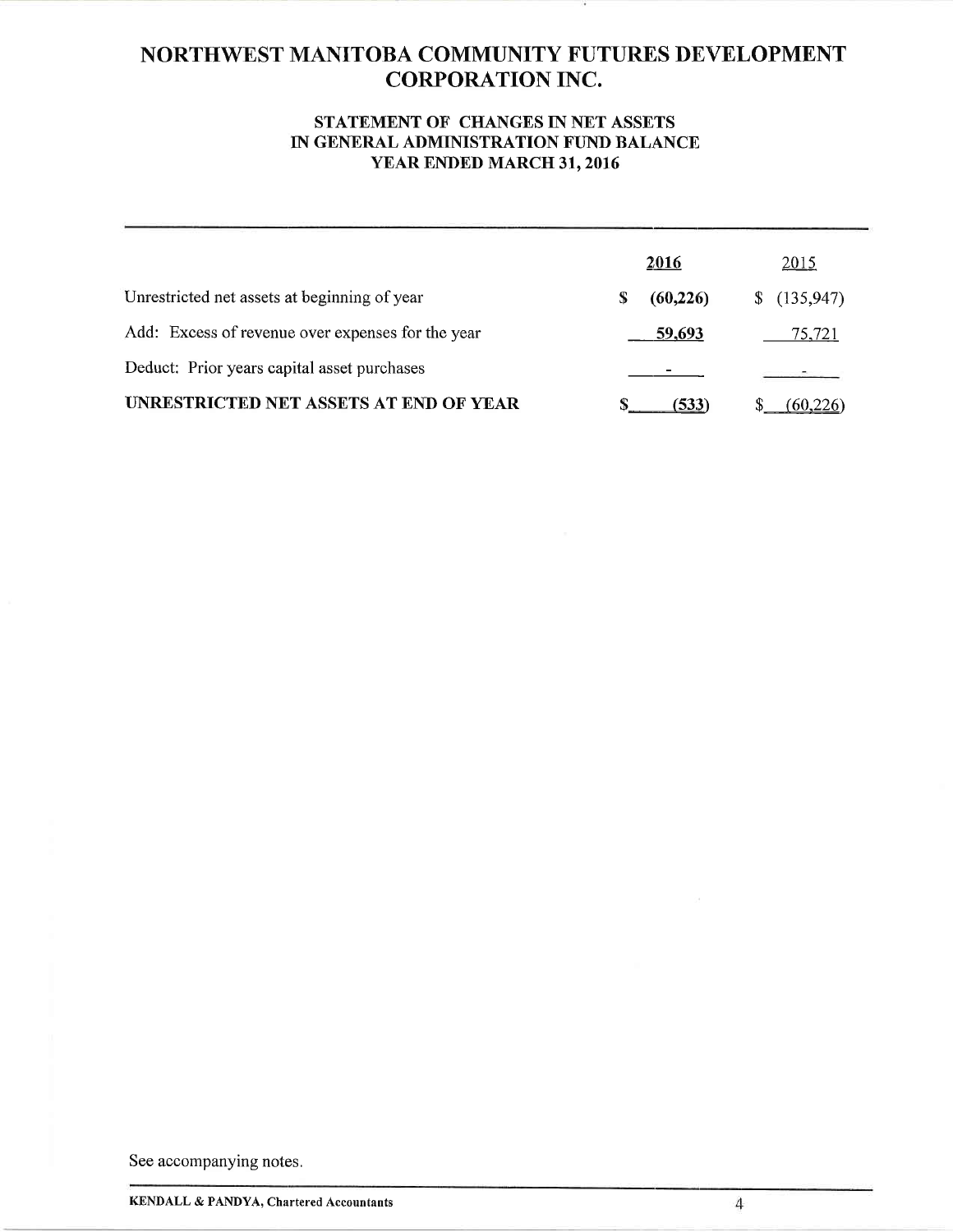# STATEMENT OF CHANGES IN NET ASSETS INVESTMENT FUND YEAR ENDED MARCH 31, 2016

|                                               | 2016          | 2015          |
|-----------------------------------------------|---------------|---------------|
| Surplus assets at beginning of year - general | 538,176<br>\$ | \$<br>605,610 |
| - youth                                       | 280,813       | 279,417       |
| - disabled                                    | 243,412       | 242,575       |
| Add: Excess of revenue over expenses          |               |               |
| for the year - general                        | (57, 531)     | (67, 434)     |
| - youth                                       | 1,402         | 1,396         |
| - disabled                                    | 841           | 837           |
| UNRESTRICTED NET ASSETS AT END OF YEAR        | \$1,007,113   | \$1,062,401   |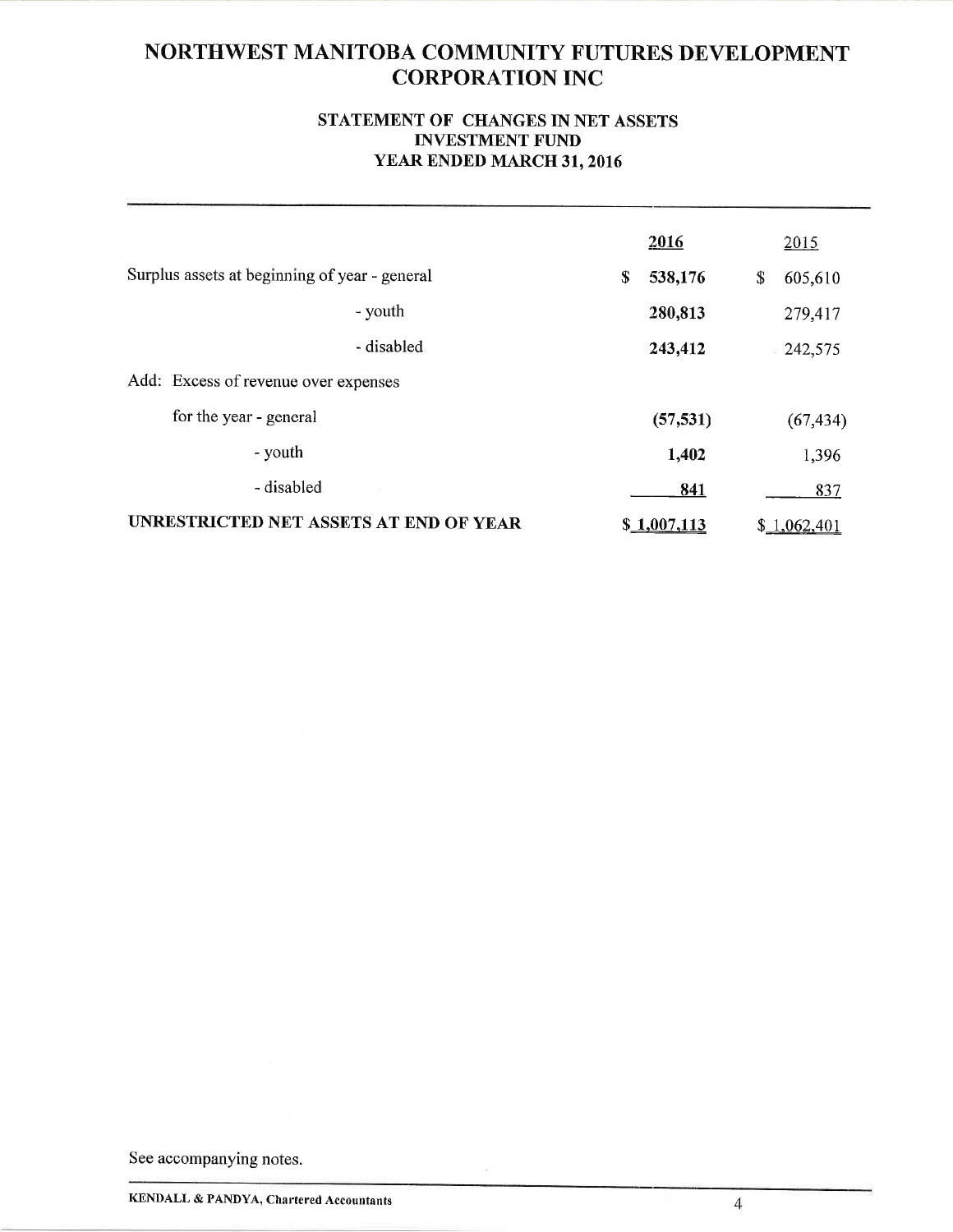# STATEMENT OF CASH FLOW

# YEAR ENDED MARCH 31. 2016

|                                                                                                                                                        | 2016                       | 2015                                     |
|--------------------------------------------------------------------------------------------------------------------------------------------------------|----------------------------|------------------------------------------|
| FUNDS PROVIDED BY (USED IN) OPERATING ACTIVITIES<br>Cash receipts from customers<br>Cash paid to suppliers and employees<br>Other cash received (paid) | S<br>320,933<br>(323, 866) | \$<br>303,246<br>(322, 272)<br>(28, 739) |
| Funds used in operating activities                                                                                                                     | (2,933)                    | <u>(47,765)</u>                          |
| <b>DECREASE IN FUNDS</b>                                                                                                                               | (2,933)                    | (47, 765)                                |
| Cash and cash equivalents at beginning of year                                                                                                         | 3,195                      | 50,960                                   |
| CASH AND CASH EQUIVALENTS AT END OF YEAR                                                                                                               | S<br>262                   | 3,195                                    |

Cash and cash equivalents consist of cash on hand and balances with banks, and investments in money market instruments. Cash and cash equivalents included in the cash flow statement comprise the following balance sheet amounts:

Cash  $\frac{\$_2\ \ 262}{\$_3\ \ 195}$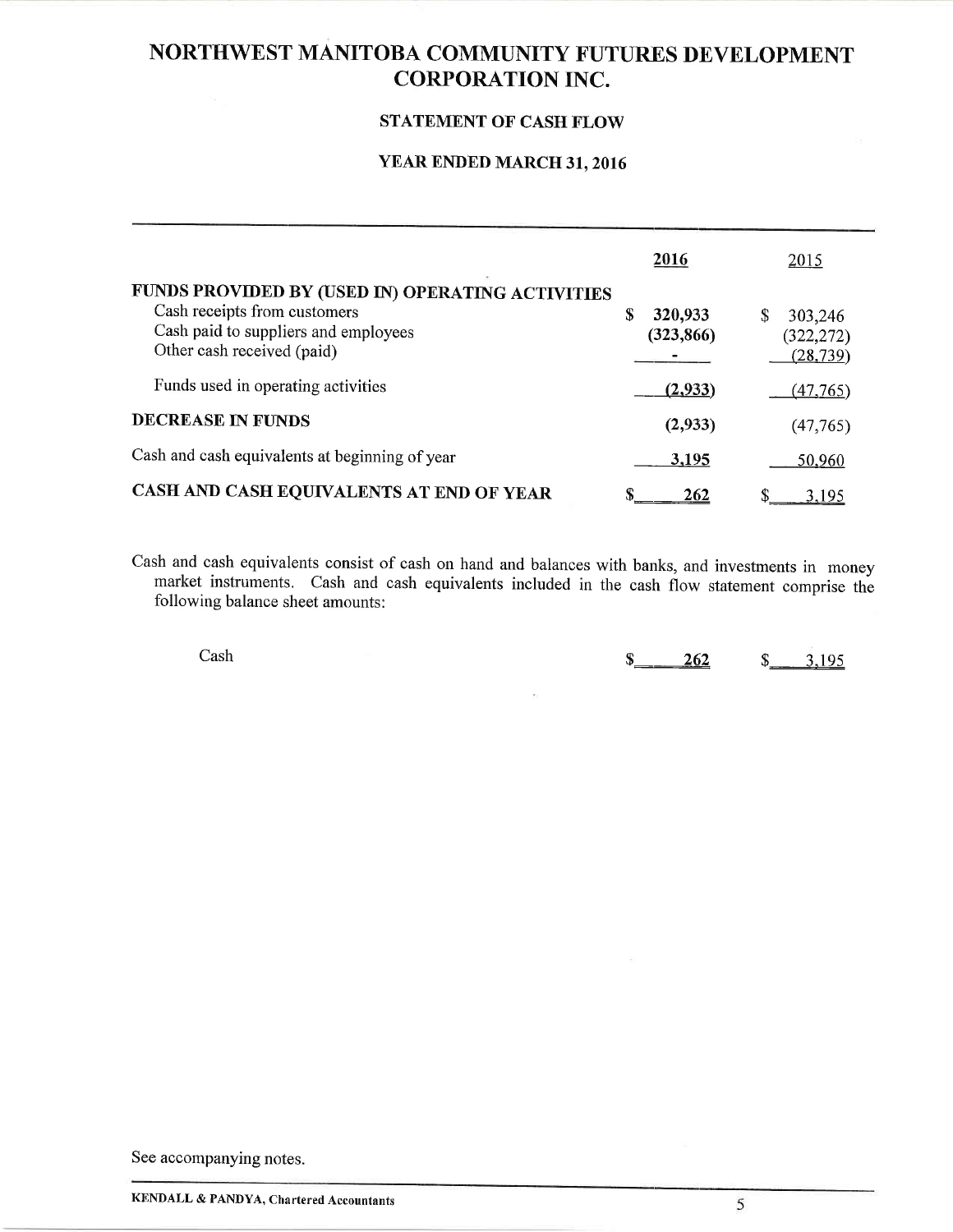### NOTES TO FINANCIAL STATEMENTS

### YEAR ENDED MARCH 31, 2016

#### 1. PURPOSE OF THE ORGANIZATION

Northwest Manitoba Comrnunity Futures Development Corporation is a community based organization that provides loans and financial services to small businesses that are otherwise unable to obtain financing. The organization was formed by amalgamation of two non-profit organizations incorporated without share capital, and accordingly is non-taxable under Sec. 149 (1) (e) of the Income Tax Act.

### 2. SIGNIFICANT ACCOUNTING POLICIES

#### FUND ACCOUNTING

Northwest Manitoba Cornmunity Futures Development Corporation follows the restricted method of accounting for contributions.

The General Fund accounts for the organization's operating costs and general revenues. This fund reports unrestricted resources and restricted operating grants.

The Investment Funds report restricted resources that are to be used for assistance to small businesses and entrepreneurs in the form of loans, loan guarantees or equity participation. Loans from the Loan Investment Fund for the Disabled and the Loan Investment Fund for Youth are limited to businesses owned and operated by disabled and youth entrepreneurs respectively. The organization is restricted in the types of loans that can be made according to its agreement with the federal government.

#### PLANT AND EQUIPMENT

The organization capitalizes capital assets as acquired in the Capital Fund. Capital assets are expensed in the Administration Fund when the payment is made for the asset or when the capital assei loan principal repayments are made. The total expense in 2016 was \$nil (2015 - \$nil) for assets acquired. As amortization is not an allowable expense by the funding agency, no provision for amortization has been provided in these financial statements.

#### REVENUE RECOGMTION

The organization recognizes its receipts of revenue when received or receivable if the amount to be received can be reasonably estimated and collection if reasonably assured. Investment income is recognized as revenue when eamed.

#### FINANCIAL INSTRUMENTS

i. The organization initially measures its financial assets and liabilities at fair value adjusted by, in the use of a financial instrument that will not be measured subsequently at fair value, the amount of transaction costs directly attributable to the instrument.

The organization subsequently measures all its financial assets and liabilities at amortized cost, except for investments in equity instruments that are quoted in an active market, which are measured at fair value. Changes in fait value are recognized in the statements of operations in the period incurred.

Financial assets measured at amortized cost include cash and term deposits.

Financial liabilities measured at amortized cost include accounts payable and accrued liabilities.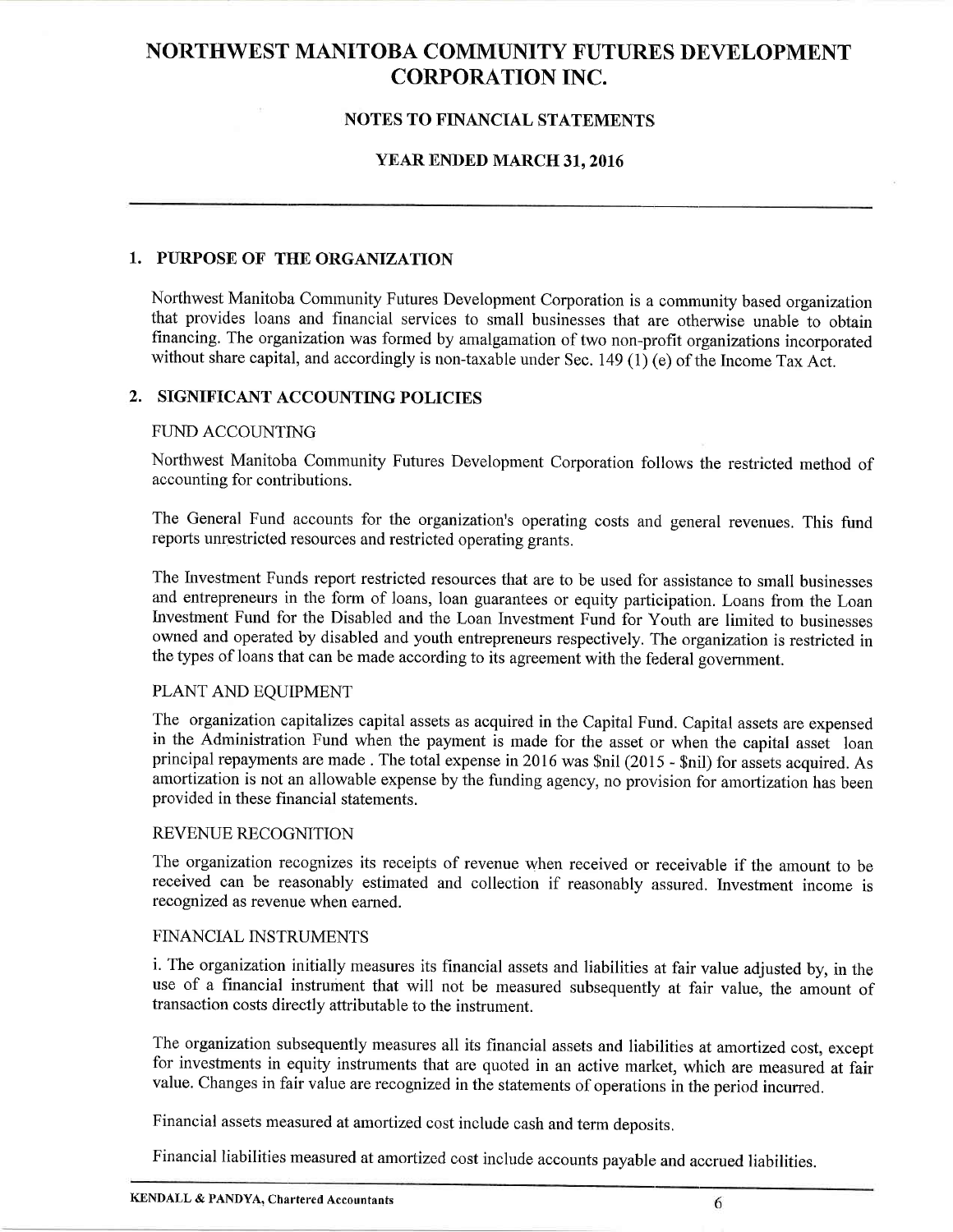#### NOTES TO FINANCIAL STATEMENTS

#### YEAR ENDED MARCH 31, 2016

#### ii. Impairment

At the end of each reporting period Northwest Manitoba Community Futures Development Corporation Inc. assesses whether there are any indications that a financial asset measured at amortized cost may be impaired. Objective evidence of impairment includes observable data that come to the attention of the organization, including but not limited to the following events: significant financial difficulty of the issuer; a breach of contract such as a default or delinquency in interest or principal payments or bankruptcy or other financial reorganization proceedings.

When there is an indication of impairment, the organization determines whether a significant adverse change has occurred during the period in the expected timing or amount of future cash flows from the financial asset.

When the organization identifies a significant adverse change in the expected timing or amount of future cash flows from a financial asset, it reduces the carrying amount of the asset to the highest of the following:

- i) the present value of the cash flow expected to be generated by holding the asset discounted using a current market rate of interest appropriate to the asset,
- ii) the amount that could be realized by selling the asset at the statement of financial position date and
- iii) the amount the organization expects to realize by exercising its rights to any collateral held to secure repayment of the asset net of all necessary to exercise those rights.

The carrying amount of the asset is reduced directly or through the use of an allowance amount. The amount of the reduction is recognized as an impairment loss in the statement of operations.

When the extent of impairment of a previously written-down asset decreases and the decrease can be related to an event occurring after the impairment was recognized, the previously recognized impairment loss is reversed to the extent of the improvement directly or by adjusting the allowance account. The amount of the reversal is recognized in the statements of operations in the period the reversal occurs.

#### MANAGEMENT ESTIMATES

The preparation of the financial statements in conformity with Canadian accounting standards for notfor-profit organizations requires management to make estimates and assumptions that affect the reported amounts of assets and liabilities and disclosure of contingent assets and liabilities at the date of the financial statements, and the reported amounts of revenues and expenses during the reporting period. These estimates are reviewed periodically, and, as adjustments become necessary, they are reported in earnings in the period in which they become known.

#### DEFERRED CONTRIBUTIONS

The organization uses the deferral method of accounting whereby restricted contributions related to expenses of future periods are defened and recognized as revenue in the period in which the related expenses are incurred. Contributions received pretaining to depreciable assets are recorded on the balance sheet as "Deferred contributions" and are amortized using the same method and rate as the plant or equipment funded by the contribution.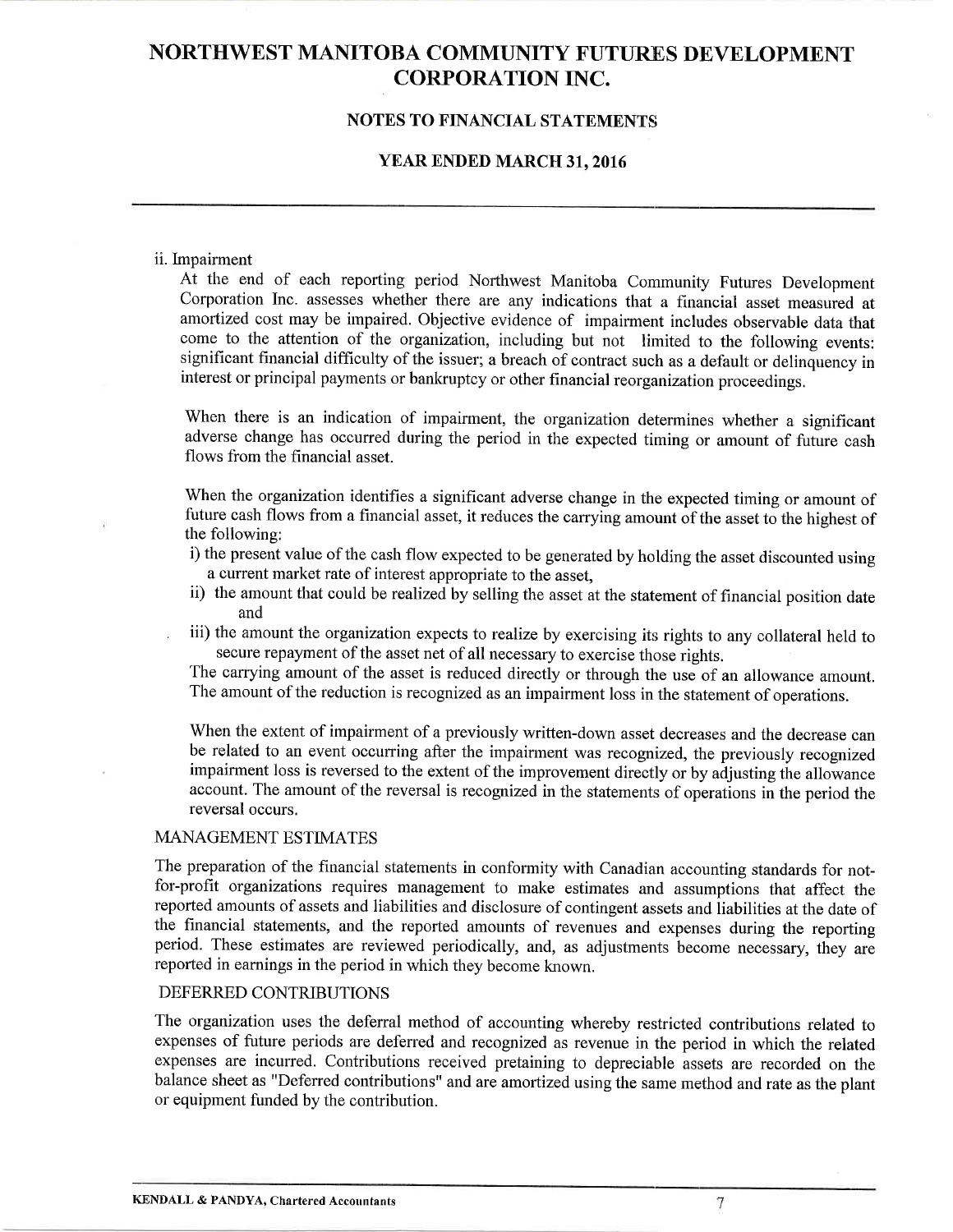# NOTES TO FINANCIAL STATEMENTS

# YEAR ENDED MARCH 31, 2016

|    | 3. PLANT AND EQUIPMENT                                                                                                                                                        | 2016                                        | 2015                                            |                                                |
|----|-------------------------------------------------------------------------------------------------------------------------------------------------------------------------------|---------------------------------------------|-------------------------------------------------|------------------------------------------------|
|    | Furniture and equipment<br>Computer hardware<br>Land and building                                                                                                             | $\mathbb{S}$<br>116,640<br>88,397<br>56,994 | S<br>116,640<br>88,397<br>56,994                |                                                |
|    |                                                                                                                                                                               | \$ 262,031                                  | 262,031<br>S.                                   |                                                |
| 4. | <b>LONG-TERM DEBT</b>                                                                                                                                                         |                                             | 2016                                            | 2015                                           |
|    | Loan payable - Community Futures Investment Fund, monthy<br>installments of \$4,201 including interest at prime plus<br>3.500%. Due 2018.<br>Less portion due within one year |                                             | 61,563<br>S<br>49,047                           | \$<br>108,913<br>47,350                        |
|    | Portion amounts are due \$49,047 in 2017 and \$12,516 in 2018.                                                                                                                |                                             | 12,516<br>S                                     | \$<br>61,563                                   |
| 5. | <b>INCOME</b>                                                                                                                                                                 |                                             | 2016                                            | 2015                                           |
|    | Grant - Western Economic Diversification<br>CF Program<br>Manitoba Education and Training<br>Other                                                                            |                                             | \$<br>344,871<br>41,897<br>745<br>387,513<br>S. | \$<br>344,871<br>40,108<br>384,979<br>S        |
| 6. | <b>INVESTMENT LOANS</b>                                                                                                                                                       |                                             | 2016                                            | 2015                                           |
|    | - principal<br>- equity<br>Less doubtful investments                                                                                                                          |                                             | \$<br>880,776<br>134,769<br>1,015,545<br>16,690 | \$1,129,180<br>209,769<br>1,338,949<br>306,340 |
|    |                                                                                                                                                                               |                                             | \$ 998,855                                      | \$1,032,609                                    |

The majority of loans are currently non-performing loans, uncollectibles. Management feels that the remaining loans proceedings have commenced. \$16,690 has been set-up as an allowance for will be collectible, as collection